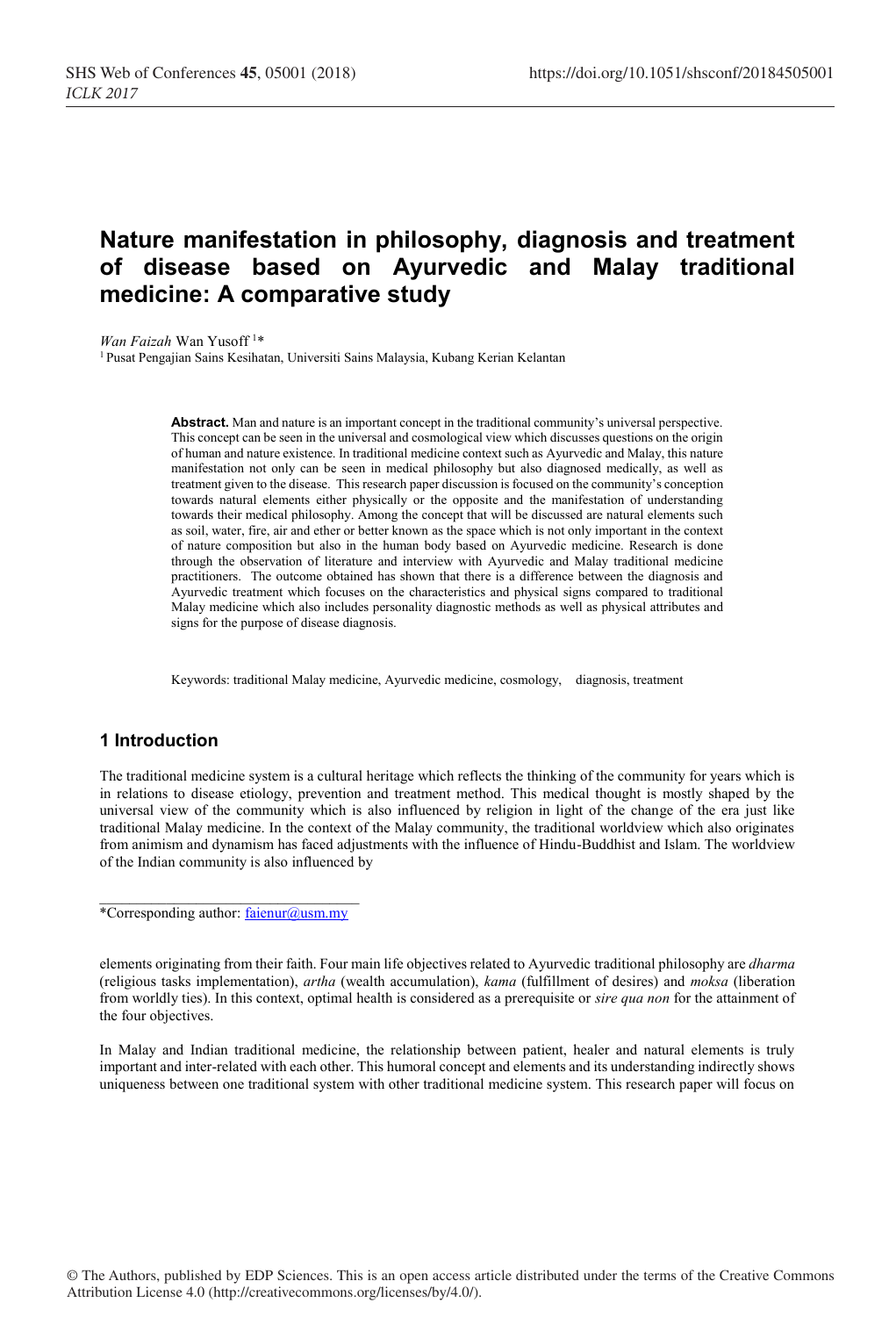nature's concept in the form of microcosmos and macrocosmos related with traditional Malay and Ayurvedic medicine to show different elements that serves as uniqueness to each of the medication system. Discussion will also cover the diagnosis method and disease classification as treatment methods based on both medication systems.

#### **2 The Concept of Microcosmos and Macrocosmos in Traditional Malay and Ayurvedic Medicine**

Nature, according to Malay understanding is divided into two which is microcosmos which is the human as a small nature covering the physical, mind, soul, spiritual, and others as well as macrocosmos which covers the environment and supernatural [6]. In the context of the essence of existence, human is macrocosmos whereas nature is microcosmos since human is placed closer to God. The nature dissident existence in the human body does not refer to the presence of the dissidents physically but only as a symbol which describes the natural manifestation in the human body. In this context, human is the symbol of nature existence as seen from the seven important organs such as the brain, bone, muscle, blood, skin, vein and large vein which describes the seven heavens [8].

Four main elements of the human body based on Malay understanding are blood, *balgham* or mucus, yellow bile water and black bile water which are a symbolic of the four natures. These elements are important in producing temperament which is the disposition and temperament which is unique for each individual as observed in the natural phenomena which arise due to the combination of the four elements. Each element must be balanced in order to avoid imbalance which can next contribute to a disease [8]. The microcosmos and macrocosmos concept is also seen in traditional Indian medicine such as Ayurveda.

According to the teaching of Ayurveda, the humans are a microcosmos which is the universe and himself. The whole universe including the human are made up of five elements which is space, water, fire, wind and soil which does not only form the universe (macrocosmos) and human body (microcosmos). Based on the understanding, the effects of cosmic vibration in the universe are believed to be producing ether or space. The movement of ether produces the air which instigates friction and next, heat. The heat particles produced combines with light to create fire. The heat produced will melt ether elements producing water whereas water that solidifies produces soil or earth molecules. The five elements not only form the universal composition but also shape all other events. Water for instance is in the form of ice which has hard element such as soil. Fire element in ice also melts and produces water. With the help of heat, water produces vapour which has the element of air [11].

Since human is the microcosmos of the universe, based on the views of Ayurvedic medicine, the five elements which shapes the universal composition also dominates the individual self. The element of space or ether covers the space available in the oral cavity, nose, stomach, and blood capillary whereas air refers to body metabolism which works in the digestion system and also brain function which refers to intellect. The element of fire is also believed to activate the retina to enable us to see light. Water is on the other hand manifested in the form of digestive juice, mucous, blood plasma and etc which is an important element in the body. The soil element refers to the structure of the human body which is solid including bones, muscles and tendon [11]. Similar understanding could be seen in the context of Malay traditional medicine.

Based on Malay cosmology, all beings, natural phenomenon as well as food or medicine are formed from the basic element which is soil, water, fire and wind. However, there is one dominant element for each being with two different habits. The earth element for example has two different habits which is wet and cold. Its single attribute only describes God whereas the created beings have two attributes which are coupled and function simultaneously [7]. This combined concept is also available in the Ayurvedic philosophy. *Tridosha* or three basic energy principles or functions that exist in inside human which comprises of *vata, pitta*, and *kapha* is the combination of the five elements. From the spiritual viewpoint, *tridosha* refers to the defects, deficiencies, sins and mistakes in response action, response, processing, integration and disintegration of human with the material world. Therefore, the excessive existence of *tridosha* which comprises of *vata, pitta*, and *kapha* could give negative effects such as disease to humans [9, 11].

Health in the context of Ayurveda and traditional Malay medicine also has a direct relationship with natural elements. The influence and changes of nature such as seasons and cold or hot weather has a direct effect on the human health. Malay *Kitab Tibb* such *Tajul Muluk* and *Bintang Dua Belas* also relates disease and health with the celestial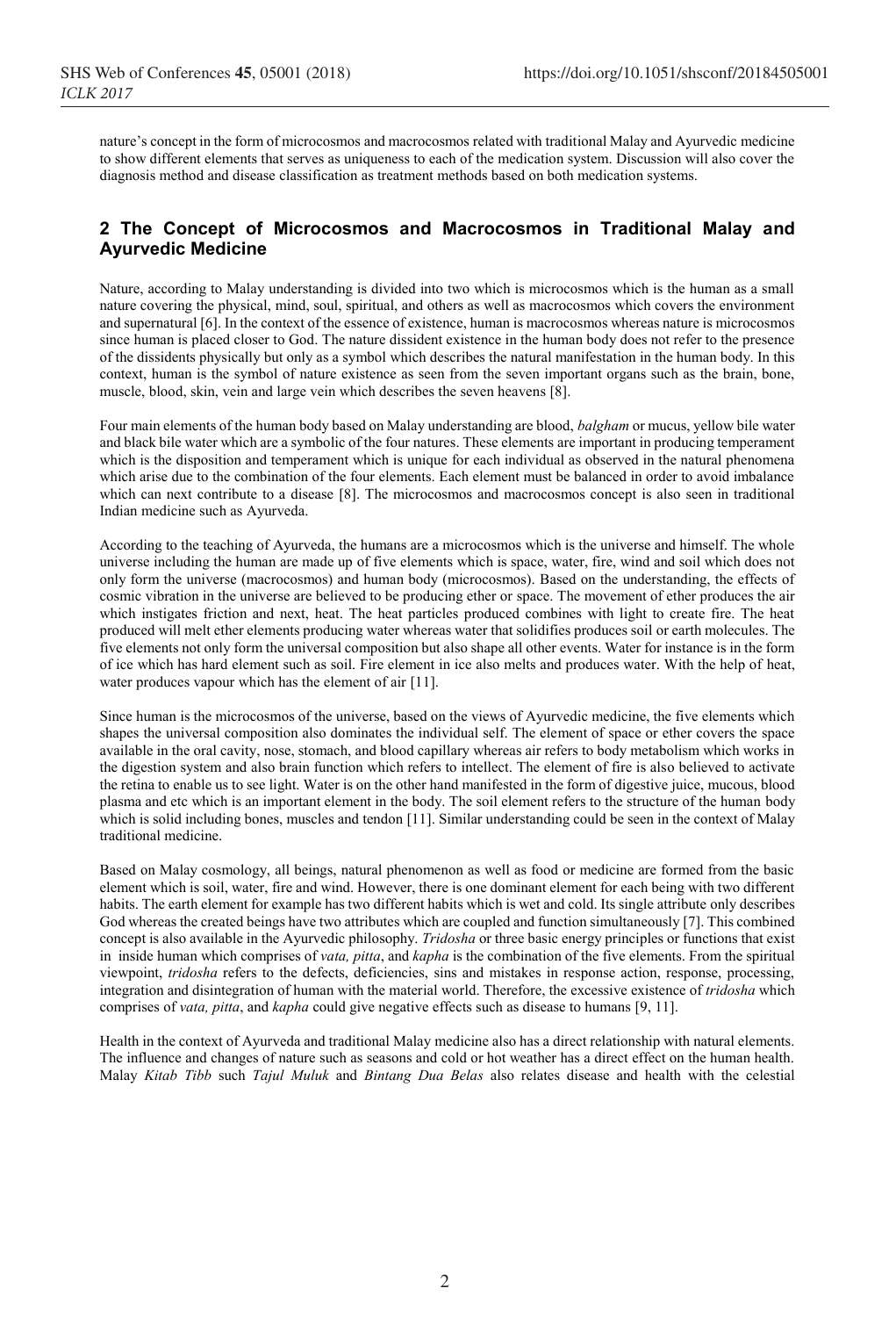movements [7]. Therefore, the suitable time to undergo treatment is when patient and universe are in harmony. The medication prescribed to patient also has symbols representing certain universe elements in order to create a harmonious relationship between human and nature. This view is also shared by the Indian community which places celestial movement and certain time such as lunar moment and midday as two of the important elements related to bad luck which can also affect treatment. The appearance of certain signs from nature resources such as the sound of owls, the appearance of snakes or the blowing of cold and slow wind which is also believed to be related to bad luck which should be avoided in the process of treatment [9].

## **3 Diagnosis Method and Disease Classification Based on Traditional Malay and Ayurvedic Medicine**

Classification and disease treatment are determined based on the source of the disease. There are two methods in classifying a disease or nosology based on *Kitab Tibb*, *Bustan al-Salatin* and *Taiyib al-Ihsan*. The first method is referring to the diseases related to body parts involved such as the head, sensory organs, abdomen, the lower body part or the skin. These diseases are also divided into certain types based on the symptoms showed for example typhoid which are categorized into fire typhoid, heat typhoid and trembling typhoid. The second method is by classifying the disease whether it is cold because of excessive *balgham* or mucus; heat because of excessive blood humour or related to humour such as yellow fever due to excessive water in the body [7].

Apart from the humour determination method in the body which can instigate sickness, Malay medicine also outlines other methods in identifying the stability or humour changes in the body. This method is based on the examination of pulse movement. Compared to pulse examination in Malay medicine which focuses on the thick, thin as well fast or slow movement of the pulse itself [7], the method used to read the movement of the pulse in Ayurveda is by comparing the movement to movement pattern of animals to show *dosha* which dominates the patient body as shown in the table below [9] :

| <b>Movement pattern</b>   | Dominating <i>dosha</i>       |
|---------------------------|-------------------------------|
| Snake or leech            | vata                          |
| Crow, sparrow, frog       | pitta                         |
| Swan, peacock or cockerel | kapha                         |
| Monkey, swan              | <i>pitta</i> and <i>kapha</i> |
| Woodpecker or carpenter   | vatta, pitta and kapha        |

Apart from the physical-related diagnosis, Malay medicine also shows emphasis on personality methods which involves rituals such as trance, prophecy, and the likes of it using methods or source of specific intermediaries to identify the causes of disease. The knowledge in prophecy especially in astrology has been the culture of the Malays [10]. *Kitab Tibb* and MSS 3290 for example predict the disease which one will contract based on their birth month. Individuals born in the Islamic month of *Rabiul Akhir* for example are said to be epileptic and are physically hot whereas individuals born in *Jamadil Awal* have the tendency to have wind-related disease. The use of intermediary sources such as the Malay weapon, kris that popularized the term 'keris berdiri' or the standing kris clearly shows the beliefs of the community on mystical sources which also help identify future diseases [5]. Aside from kris, other intermediary sources commonly used are kernels which are counted in pairs based on nature element such as soil, water, fire and wind which form the human body. Based on the number of kernels in each part, the shaman will interpret the meaning of elements and next identify the disease [2]. This method shows clear differences in traditional Malay and Ayurvedic medicine.

## **4 Treatment Method Based On Traditional Malay and Ayurveda Medicine**

The concept of Malay medicine regarding medication covers the pharmaceutical material used in treatment and prevention of disease and as a remedy for poison or toxic-based diseases. The intake of certain food or medicine in the context of Malay medicine is for the purpose of changing or influencing humor in the body and not directed to specific organs just like in modern medicine [7]. The medical material used in modern Malay medicine covers quite a number of different types of herbs and roots from nature as specifically stated for the parts needed to be used. These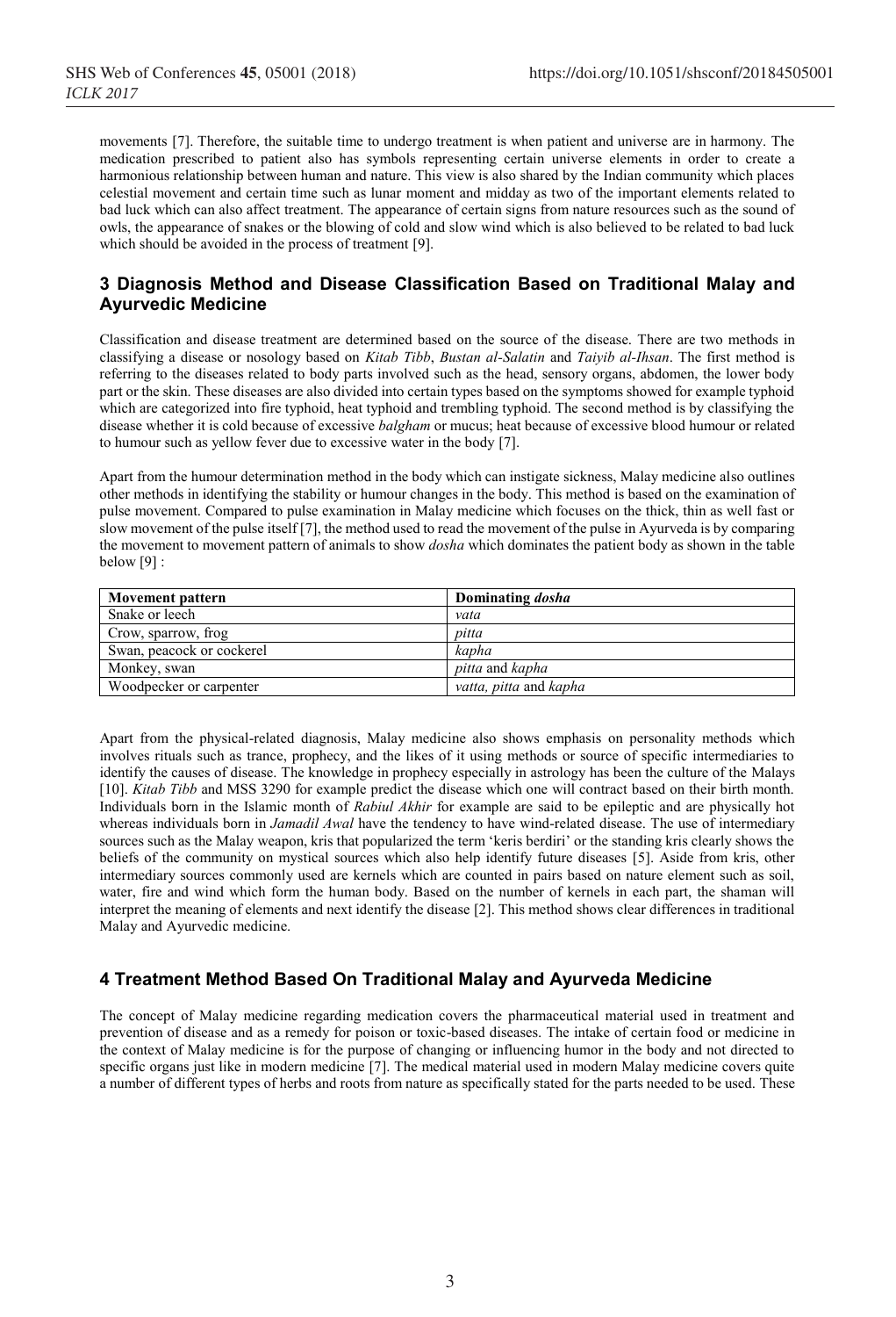plants were given specific names and most of it could be standardized with the names used today such as white pepper, turmeric, garlic, *jemuju*, white cumin, black cumin, cumin, turmeric, galangal, cloves and others [4]. In light of the humoural doctrin, the medical material in Malay medicine based on *Bustan al-Salatin* and an observation on local practices can be classified into its criteria and health benefits. The medical material such as sour, bitter, stew, slimy, chewy, and watery are categorized as cold and used to treat diseases that are hot in nature [8]. The treatment method is humoral based on alopathy principal or *contrana contranis* by giving food or medication opposite of the disease complications. Diseases categorized as cold such as epilepsy will be treated using heat-based medication such as turmeric, sesame oil and the likes of it to prevent the disease from cold infiltration [7].

Based on the observation of the *Kitab Tibb Pontianak*, the floral choice was made with full accuracy and not only limited to the use of leaves to expose each plant's benefits which also includes fruits, seeds, skin and roots in which each of it has its own therapeutic values [1]. In order to ensure the effectiveness of treatment, medicinal plants are harvested at specific time by giving focus on seasonal changes since plants' active ingredients do not only change according to the condition of the soil and climate but also change according to season. In fact, age and maturity of the plants are also taken into consideration in order to ensure the quality and value of the active ingredients [3]. Apart from botanical, other materials also used in traditional medicine are animals, such as their internal organs, skin, horns and others including minerals such as salt, bauxite, sulphur and other valuable minerals such as gold and silver [1, 4].

Based on Ayurvedic medicinal practice, the main aspects which should be focused on in determining medical materials suitable for diseases are by identifying the causes of diseases, early signs and symptoms based on the law of causes and effects. The selection of medical material in principle is based on the opposite attributes of the disease causes or the disease itself. As for example, the use of *kuinin* is believed to be the best medication for malaria. Similar method was accepted for use in homeopathy medicine. The single or combined use of medicine also shows similarity with traditional Malay medicine as discussed earlier on in modern medicine [9].

The source of Ayurvedic medical material comprises of plants, animals and minerals such as that in Malay medicine. According to Ayurveda, medicinal plants can be divided into two types which is cold or hot in nature based on the taste which was also discussed in Malay medicine. Medicinal plants which are categorized as hot in principle has a strong, sour and salty taste whereas cold medicinal plants has a sweet and bitter taste. Each taste, according to Ayurveda has its own benefits in treatment of disease. The sweet (*madhura rasa*) for example is good for the health of the brain, heart, throat and skin apart from being able to treat burns and quench thirst. The sweet taste can also increase milk production, body growth and skin condition. However, if taken excessively, it will give a negative effect such as the formation of fat, increase of weight and causes laziness as well as the loss of appetite, weaken the digestion and causing diseases such as coughing, fever as well as cold [9].

Apart from the changes in food intake and balancing excessive *dosha* in order to avoid a disease, Ayurveda also emphasized on food adjustments according to seasonal suitability to avoid seasonal change disease or the 'Three Season Diet'. Based on the observation made in winter for example, animals such as squirrels take a lot of protein such as beans. Therefore, the intake of the same protein is also encouraged in Ayurveda in order to maintain health in winter. During fall, one is encouraged to take green plants and seasonal fruits such as berries to avoid allergic-based disease and the accumulation of mucus which happens a lot during that season [9].

The influence of seasons and specific time are also emphasized in Malay medicine. According to the MS33 *Kitab Tibb*, the wind humor is dominant in summer whereas blood humor is active in moderate season. Wet or monsoon season shows that *balgham* or mucus is more dominant. Apart from that, there are also certain times in a day when some humour loses its balance and may cause diseases. Morning time especially shows a tendency to bring the wind humour disease whereas the evening is related to the *balgham* or mucus humour-based disease. In the night time, there is also a tendency for diseases caused by the imbalanced of wind and *balgham* or mucus. The day shows diseases caused by the imbalanced of blood and wind humour. Therefore, in facing certain seasons, the intake of suitable diet is encouraged in order to ensure optimal health [7].

## **5 CONCLUSION**

Malay medicine shows knowledge and local wisdom based on the accumulation of knowledge and experience as well as interaction with different culture. Research on the essence of Malay medicine manuscript or *Kitab Tibb* is important because it includes different viewpoints compared to what has always been composed by the orientalists aside from